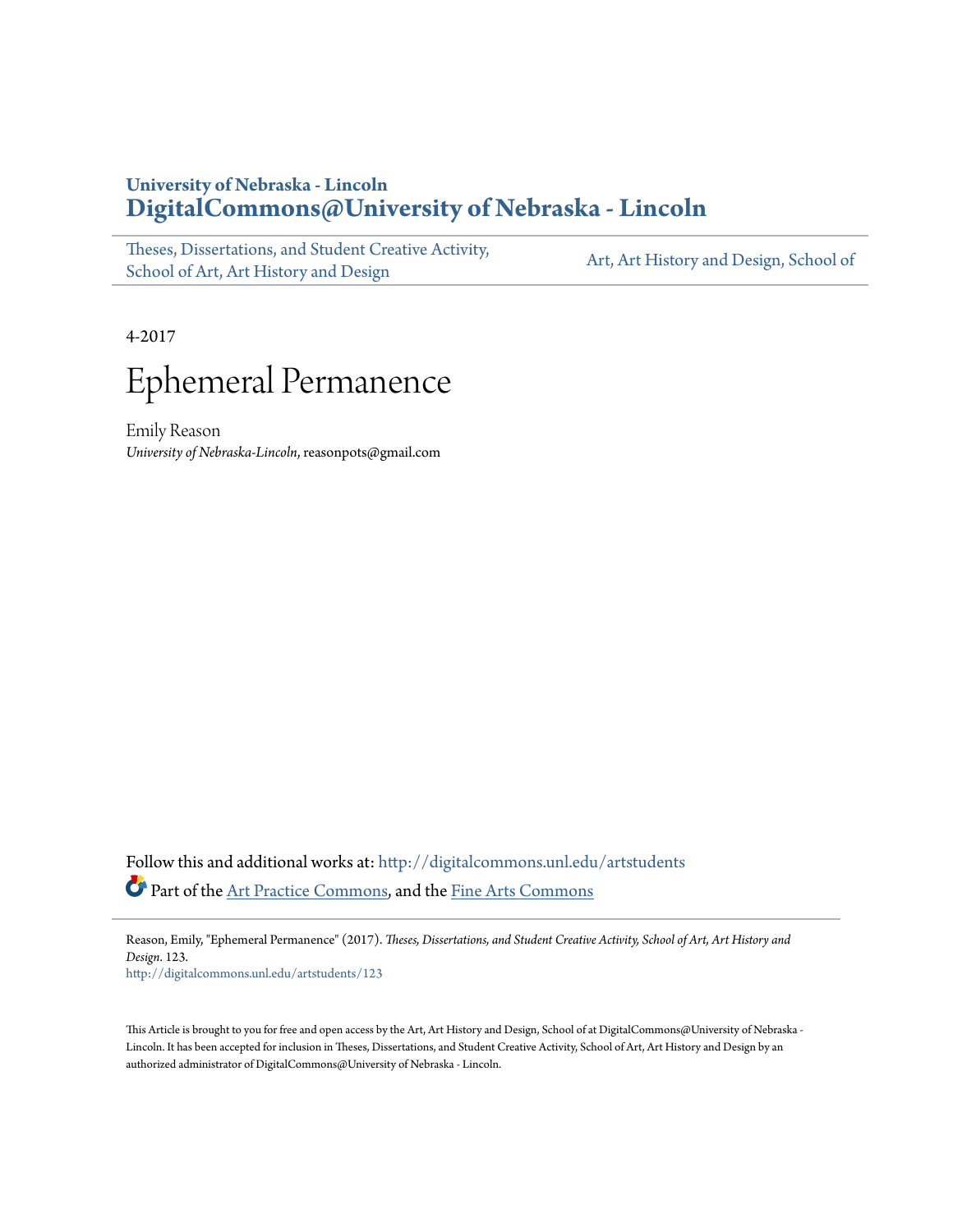## EPHEMERAL PERMANENCE

By

Emily Reason

## A THESIS

Presented to the Faculty of

The Graduate College at the University of Nebraska

In Partial Fulfillment of Requirements

For the Degree of Master of Fine Arts

Major: Art

Under the Supervision of Professor Margaret Bohls

Lincoln, NE

April 2017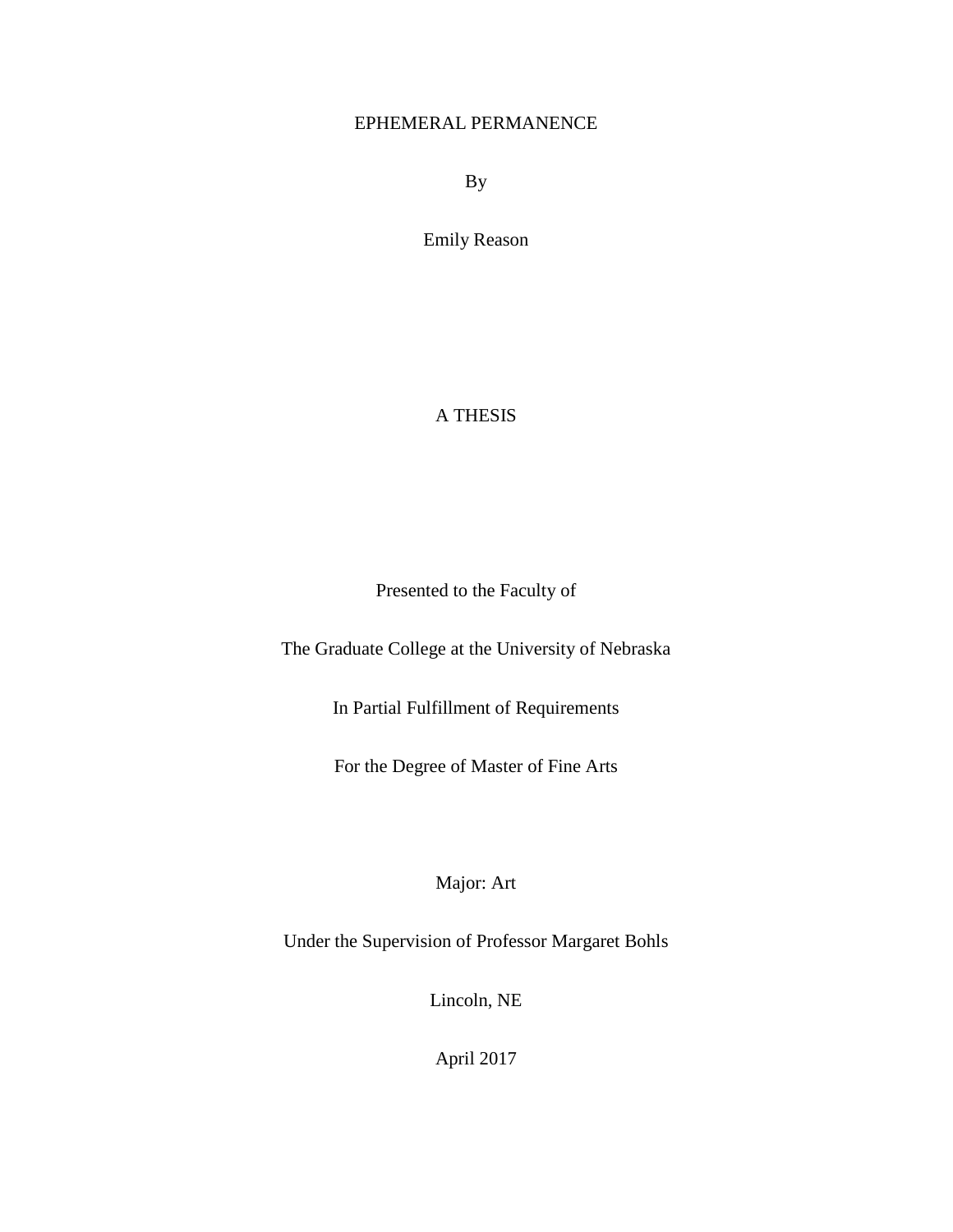## EPHEMERAL PERMANENCE

Emily Reason, M.F.A.

University of Nebraska 2017

Advisor: Margaret Bohls

Traditional pottery forms and images of flora, fauna and rural architecture in *Ephemeral Permanence* awaken memory through the sensations and associations they suggest. These works are memorials to beauty, craft, culture and nature. I capture what is fleeting, make it tangible and endow it with longevity. Graceful movement paired with an element of danger reveals the complicated nature of beauty, waning culture is depicted with meticulous stability to conjure nostalgia, and form and surface celebrate craft and beauty. Icons of nature and culture in this work play a metaphoric role and serve to ignite memories.

I am fascinated with the relationship between the man-made world and the natural world. Symbolic meaning is attached to the behaviors of plants and animals and the uses of structures and vessels. Much of the imagery in this work is a recollection of my time living in Appalachia. I am deeply nostalgic for this place which I've come to define by its rural and craft culture and enchanting biodiversity. Wildlife represents the elusive, the mysterious and the majestic but it can also act as a metaphor for human character and spirituality. Barns, silos, sheds, jars, jugs and bowls carry the mark of the man-made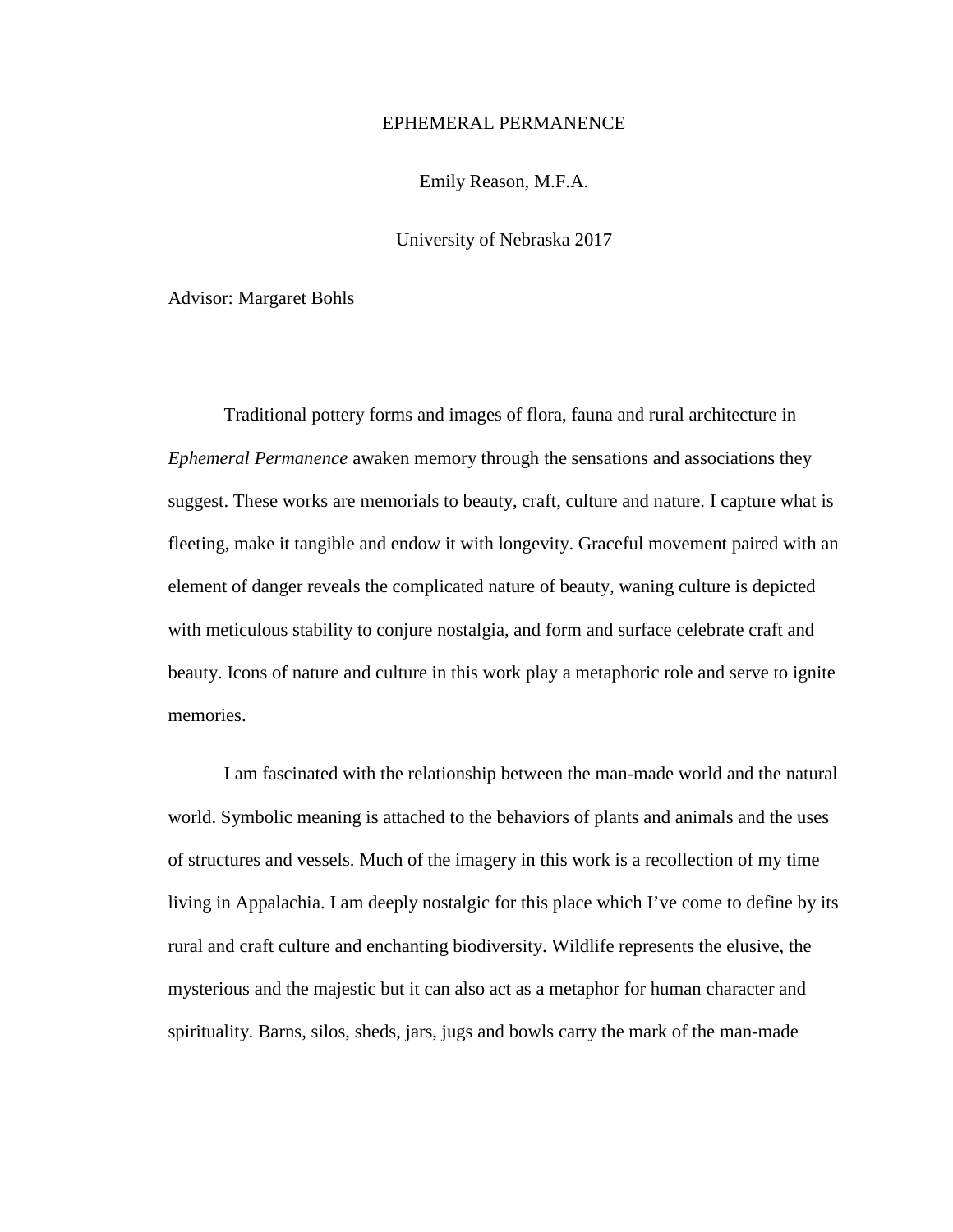world. Firewood straddles both worlds. I revere the humble pot in its unassuming, yet significant role as an icon of craft and beauty.

I experience an elemental satisfaction when working with my hands; manipulating and mastering a material and technique through repetition and problem-solving. In this way, I am deeply connected to craft. Through craft I become part of something greater than myself; aligning with tradition and community. Human reverence for craft is embedded in our existence. Ingrained within craft is a strong sense of nostalgia which connects us to history, conjures memories and is a powerful vehicle for communicating ideas, emotions and stories. I see craft as a discipline, a history to draw from and set of parameters to push. It is an ideal of beauty that I express with great care and labor. Craft is the identity with which I mark each piece.

I work with clay, which is at once durable and fragile, to reinforce the nature of memory and give it form. By throwing, rolling, stretching, pinching and pressing this basic and responsive material, I create order and meaning. Glaze and fire bring a visual depth of surface and produce an emotive quality. This variation on the surface imbues the works with a sense of movement or calm. I use stoneware and high-fire glazes in part for their versatility and as homage to the traditions that inform my work, specifically, Chinese and southeast American pottery. These natural resources have been manipulated, mastered and reimagined for over a thousand years and methods for using them have crossed cultural boundaries. In this way, ceramic materials speak of place and cultural exchange. Hand-work and the ceramic process provide me space to reflect and meditate on the metaphors within my work.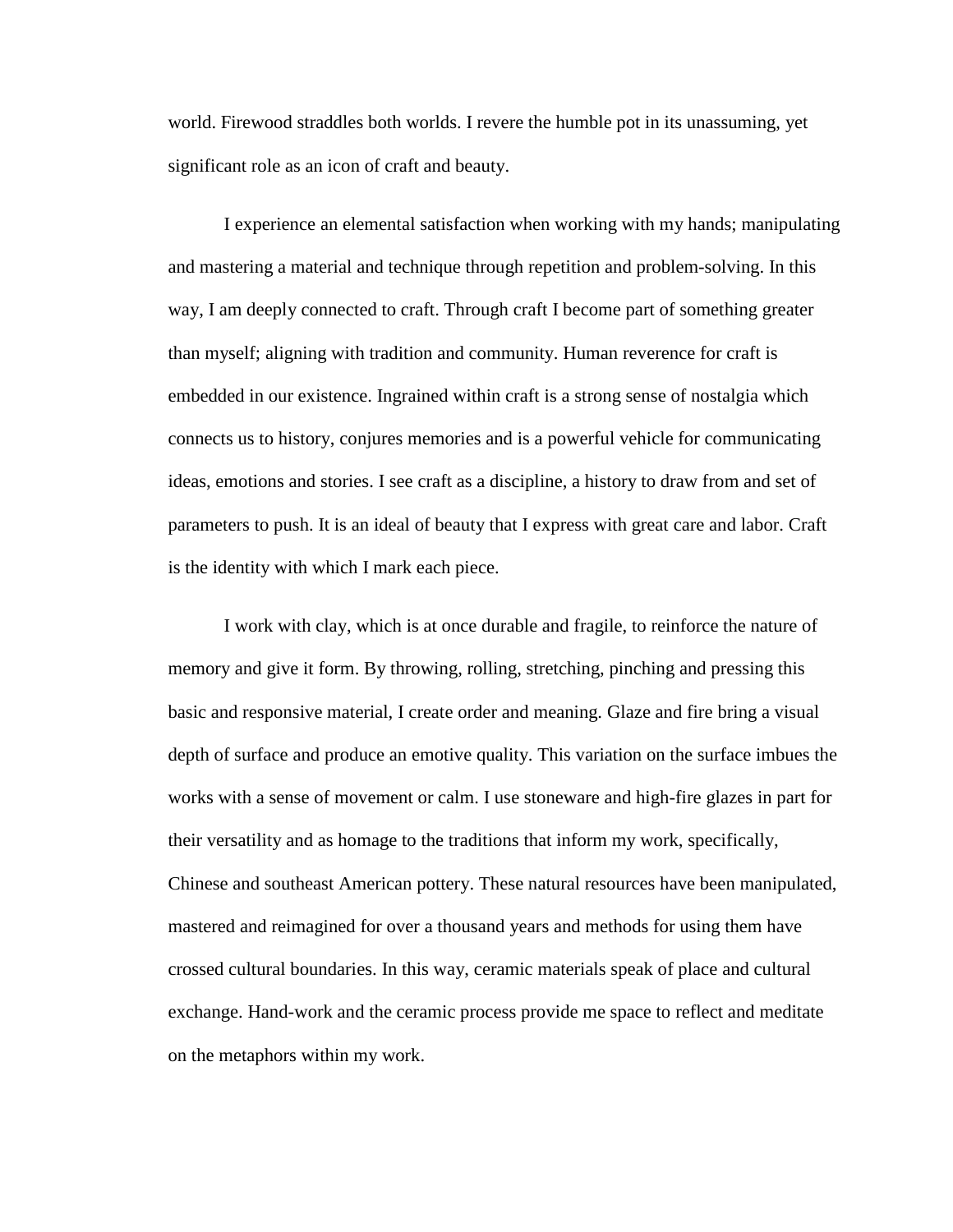Because of its lasting quality, ceramics act as vital historical record and indicate the deep connection of people to objects. History has provided us with a wealth of ceramic tomb artifacts- surrogate objects that ensure the soul's well-being in the afterlife. They are as enigmatic and awe-inspiring as nature. My visceral reaction to these objects and the idea of memorializing a subject beyond a single life has had a strong hold on me and has influenced the nature of my work.

My constant quest for beauty involves both formal and existential inquires. I see beauty as inextricably linked to nature and spirituality. In nature and in object-making, I find that which moves, calms and elevates me. The labor and meditation I experience in the making process is intended to impact the interpretation of my work. A seasonal change, a fleeting encounter with wildlife, or a particular man-made structure on the landscape cause me pause; a brief and spiritual moment that reminds me of my humanness, my senses and surroundings.

I vacillate between a romantic ideal of beauty, and the more real, complicated nature of beauty. In its most basic regard, beauty is a means for nostalgic expression, my opportunity to savor and convey affinity. Through the labor and love of craft, I establish beauty in form. I seek line quality and volume that emulate natural growth and movement, reinforced with alluring surface, deep and varied. I use beauty to call into question our associations with the images presented; to deal with complex dynamics such as domestic and wild, order and chaos, life and death.

My work is a means to make permanent what is ephemeral.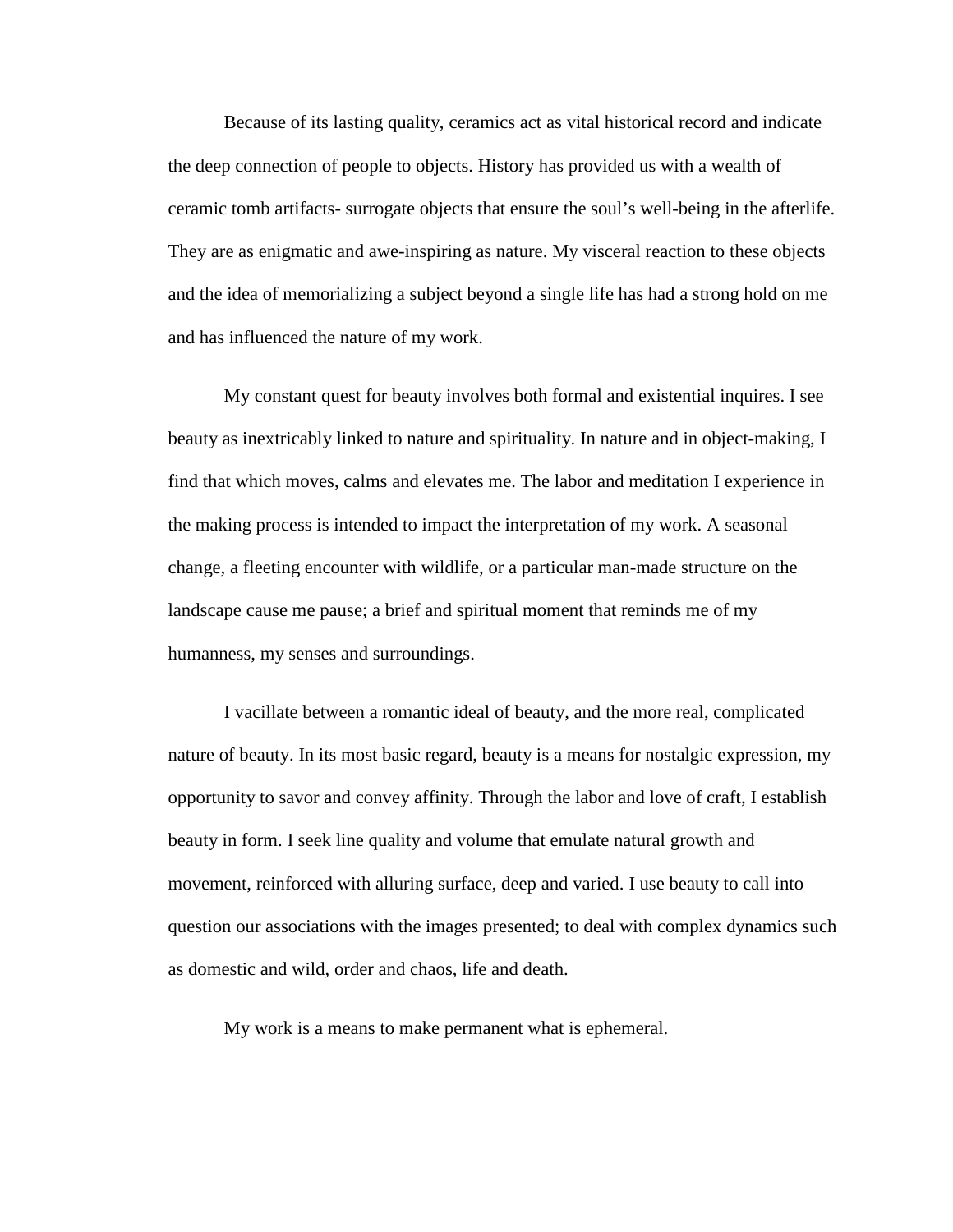

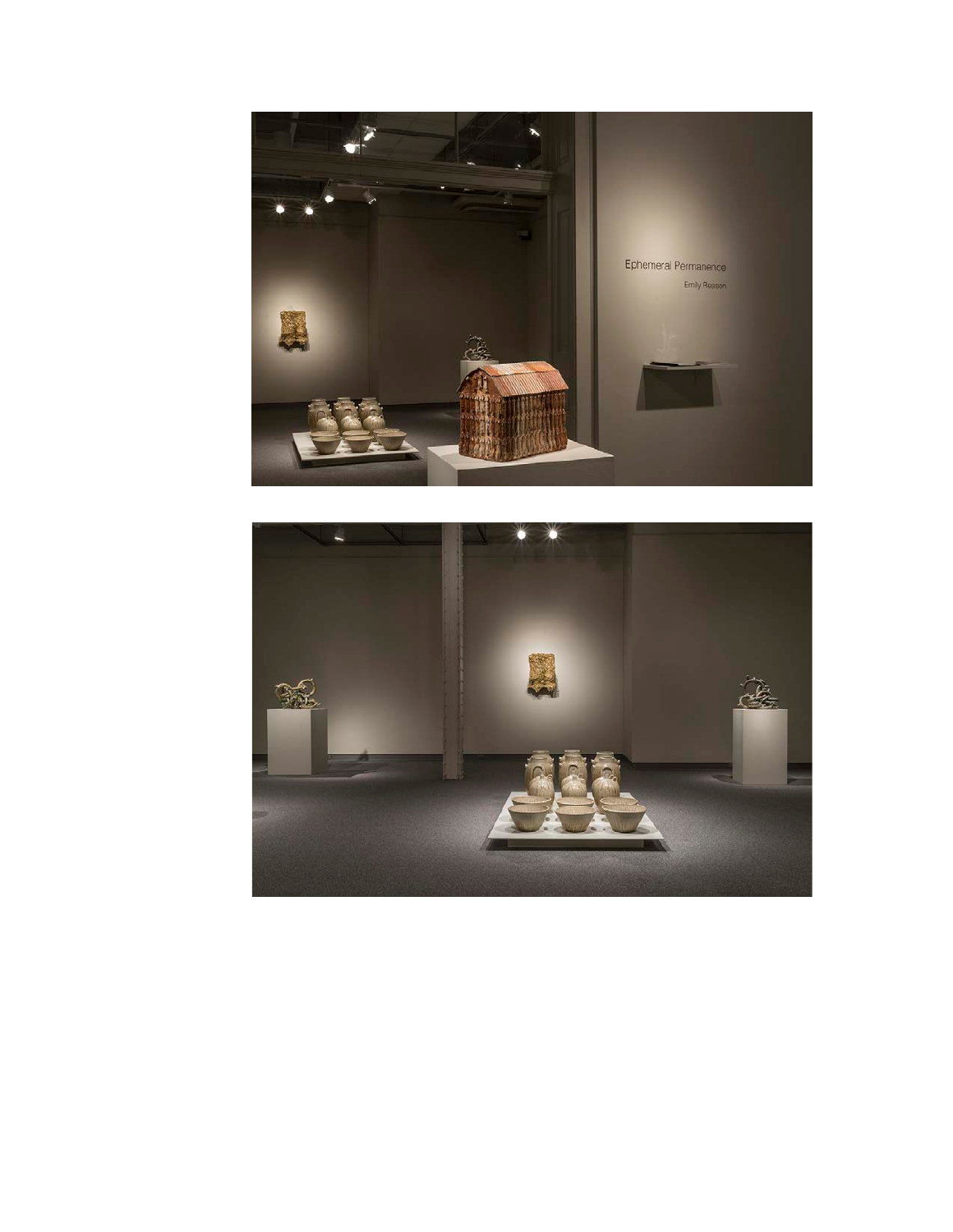

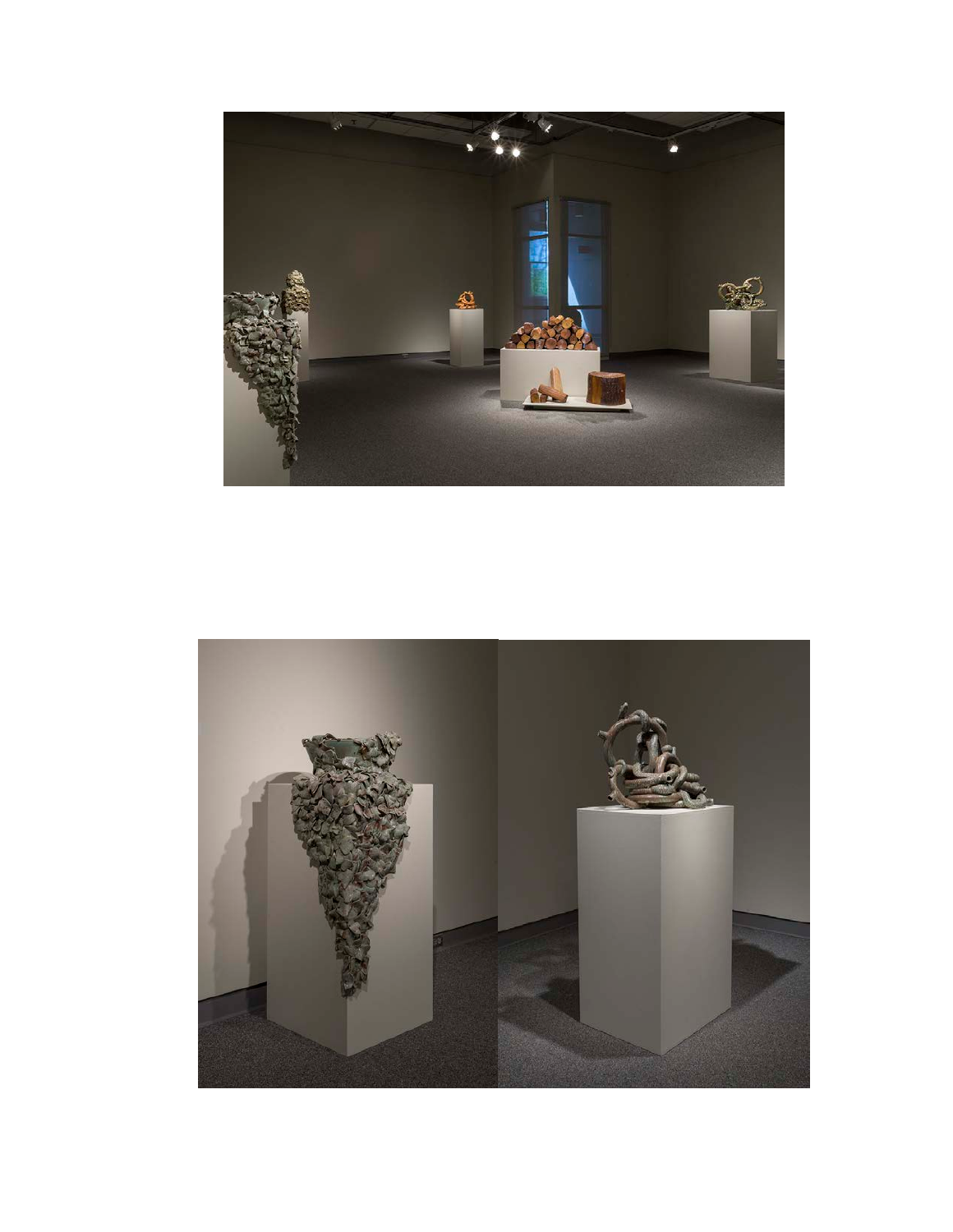